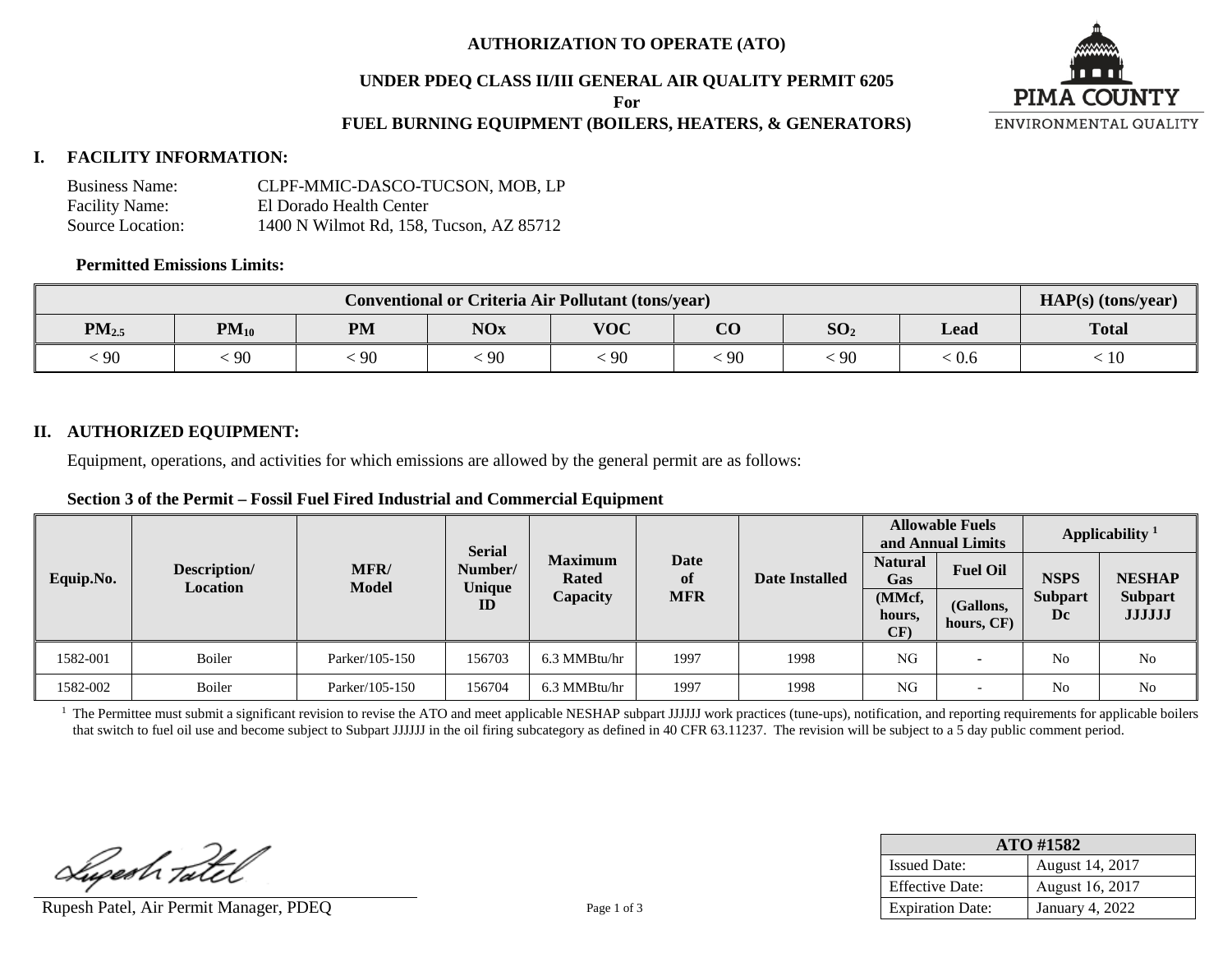### **AUTHORIZATION TO OPERATE (ATO)**

## **UNDER PDEQ CLASS II/III GENERAL AIR QUALITY PERMIT 6205**

**For** 

# **FUEL BURNING EQUIPMENT (BOILERS, HEATERS, & GENERATORS)**



### **Section 4A of the Permit – Non-NSPS/Non-NESHAP ICE (***Emergency Designated Engines***):**

| Equip. No. | Description/<br>Location | <b>MFR/</b><br><b>Model</b> | <b>Serial Number/</b><br>Unique ID | <b>Maximum Rated</b><br>Capacity | Date of<br><b>MFR</b> | Date<br><b>Installed</b> | <b>Limitation</b> | <b>Allowable Fuels</b> |
|------------|--------------------------|-----------------------------|------------------------------------|----------------------------------|-----------------------|--------------------------|-------------------|------------------------|
| 1582-003   | Generator                | Kohler/135R0ZJ              | 6081TF001/0713044                  | $181$ hp                         | 1/1/2000              | 2001                     | 100 hours         | Diesel                 |
| 1582-004   | Generator                | Detroit/8VF145665           | XF3803695/80837405                 | 503 hp                           | 1991                  | 1992                     | 100 hours         | Diesel                 |

<sup>1</sup> The run hours are limited to maintenance testing and readiness checks. There is no limit on hours of operation during true emergencies. Permittee may also demonstrate compliance with the operational limitation by limiting the amount of fuel fired in the unit.

Luperh Tatel

Rupesh Patel, Air Permit Manager, PDEQ Page 2 of 3

| ATO #1582               |                        |  |  |  |  |
|-------------------------|------------------------|--|--|--|--|
| <b>Issued Date:</b>     | August 14, 2017        |  |  |  |  |
| <b>Effective Date:</b>  | August 16, 2017        |  |  |  |  |
| <b>Expiration Date:</b> | <b>January 4, 2022</b> |  |  |  |  |